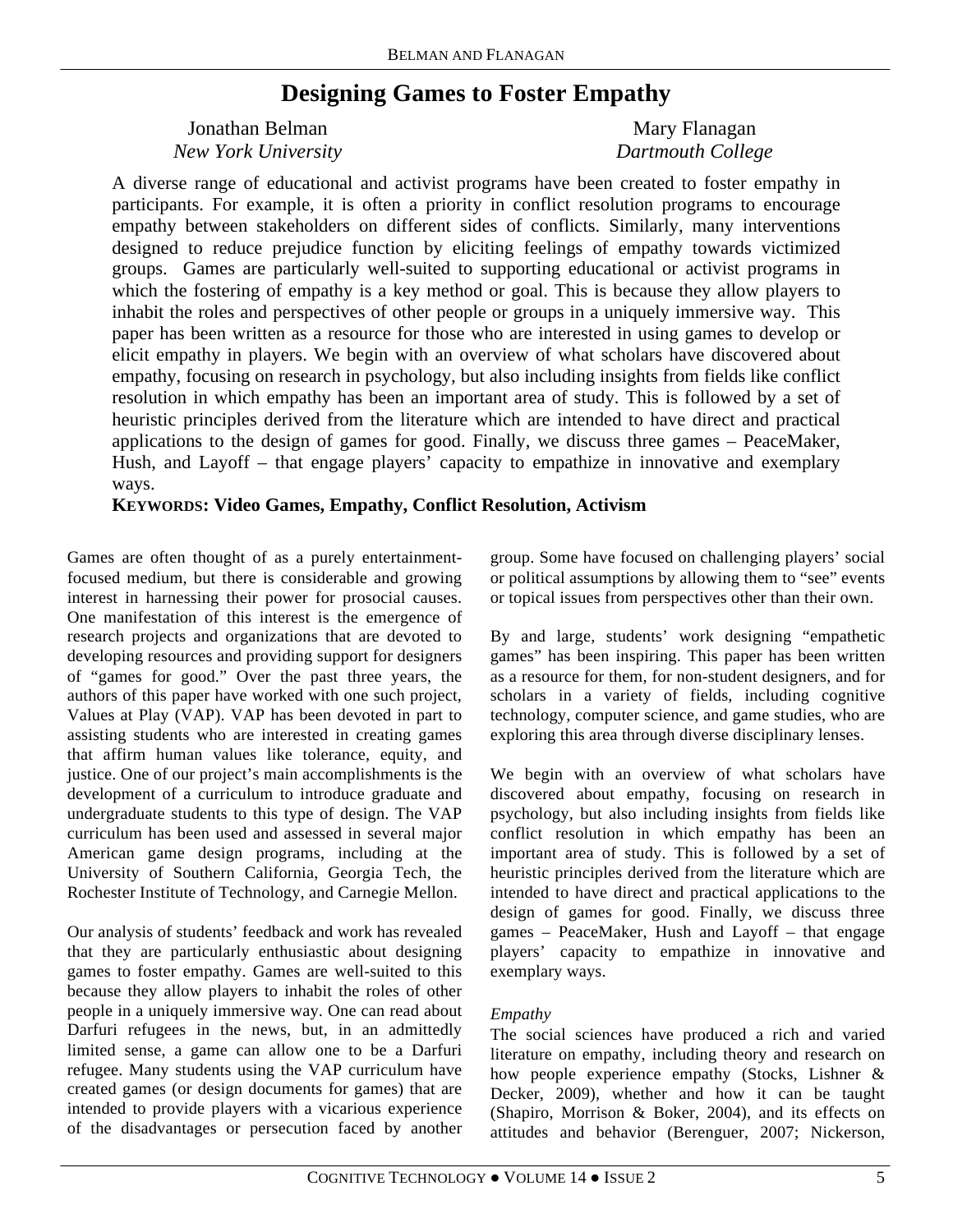Mele & Princiotta, 2008). Empathy is also an important area of investigation in applied fields as diverse as conflict resolution (de Wied, Branje & Meeus, 2007), counseling psychology (Calley & Gerber, 2008), nurse and doctor training (Ancel, 2006; Bonvicini et al., 2009), parent training (Matthey, McGregor & Ha, 2008), rape prevention (Foubert & Perry, 2007), social work (Erera, 1997), and K-12 education (Stetson, Hurley & Miller, 2003). Partly because it has been studied through so many disciplinary lenses, there are a variety of ways in which empathy has been delineated as a concept. In the psychoanalytic literature, empathy is typically associated with the specialized mode of listening through which therapists gain access to their clients' emotional experiences (Aragno, 2008). In contrast, discussions of empathy amongst conflict resolution practitioners often focus on the ability to see issues and events from the perspectives of people on the other side of a dispute (Fisher, 1994; Rouhana & Kelman, 1994). While these two approaches are conceptually related, they are also distinct in ways that reflect the goals of the fields in which they are used. Since games for good are designed to further prosocial agendas in many different fields, it is appropriate for us to proceed with a broadly inclusive definition of empathy. This will allow us to offer design recommendations that can accommodate the priorities of the diverse individuals and organizations who create or support games for good.

Two broad categories of empathy are described in the social science literature: cognitive and emotional (Hoffman, 1987; Stephan & Finlay, 1999). Cognitive empathy refers to the experience of intentionally taking another person's point of view. For example, an American executive trying to understand how her Chinese business partners will perceive a negotiating tactic is engaging in cognitive empathy. Doing this successfully will likely require the executive to become somewhat familiar with her partners' personal and cultural norms, values, and beliefs. Generally, when there are significant differences between people or groups, cognitive empathy can require a lot of homework.

Stephan and Finlay (1999) divide emotional empathy into two distinct subtypes, parallel and reactive. Parallel empathy is roughly equivalent to the lay understanding of empathy as the vicarious experience of another's emotional state. For example, a high school student experiences parallel empathy if he sees a classmate mocked for wearing unfashionable clothes and feels emotions that are similar to his classmate's embarrassment. On the other hand, reactive empathy describes an emotional response that is unlike what the other person is experiencing. If the high school student feels pity instead of embarrassment, this is a reactive empathetic response because he is experiencing a categorically different type of emotion than his classmate.

Before we continue, it is important to note that studies in this area differ along at least two important dimensions.

- 1. Dispositional vs. Induced Empathy: Some studies focus on how people's attitudes and behavior are affected by their already existing levels of willingness and ability to empathize. Others induce empathy in participants by means of some experimental manipulation or intervention program, and compare the attitudes and behavior of participants who have received the empathy induction with control groups. While both types of research provide valuable insight, induced empathy studies are more directly generalizable to the design of games for good.
- 2. Low-involvement vs. High-involvement inductions: Most laboratory studies induce empathy in ways that require relatively low levels of cognitive or emotional involvement on the part of participants. For example, in one seminal study (Batson et al, 1997), participants listened to an interview of a young woman who had recently been diagnosed with HIV. Those in the high empathy condition were instructed to "imagine how the woman who is interviewed feels about what has happened and how it has affected her life." While this could certainly be an affecting experience, its impact on participants is limited by its brevity and probably also its remoteness from participants' day-to-day lives and concerns. In other studies, the empathy induction encourages far greater cognitive or emotional involvement. Often these studies are evaluations of real-world training programs. For example, Pinkston (2009) assessed an experiential learning intervention designed to increase medical students' empathy towards HIV/AIDS patients. The participating students adhered to antiretroviral therapy regimens for two weeks using jellybeans instead of real antiretroviral medicine. Although they did not have to confront the emotional ordeal of living with HIV or AIDS, the program did provoke them to think regularly and over an extended period about the difficulty of integrating a complicated drug treatment regimen into one's daily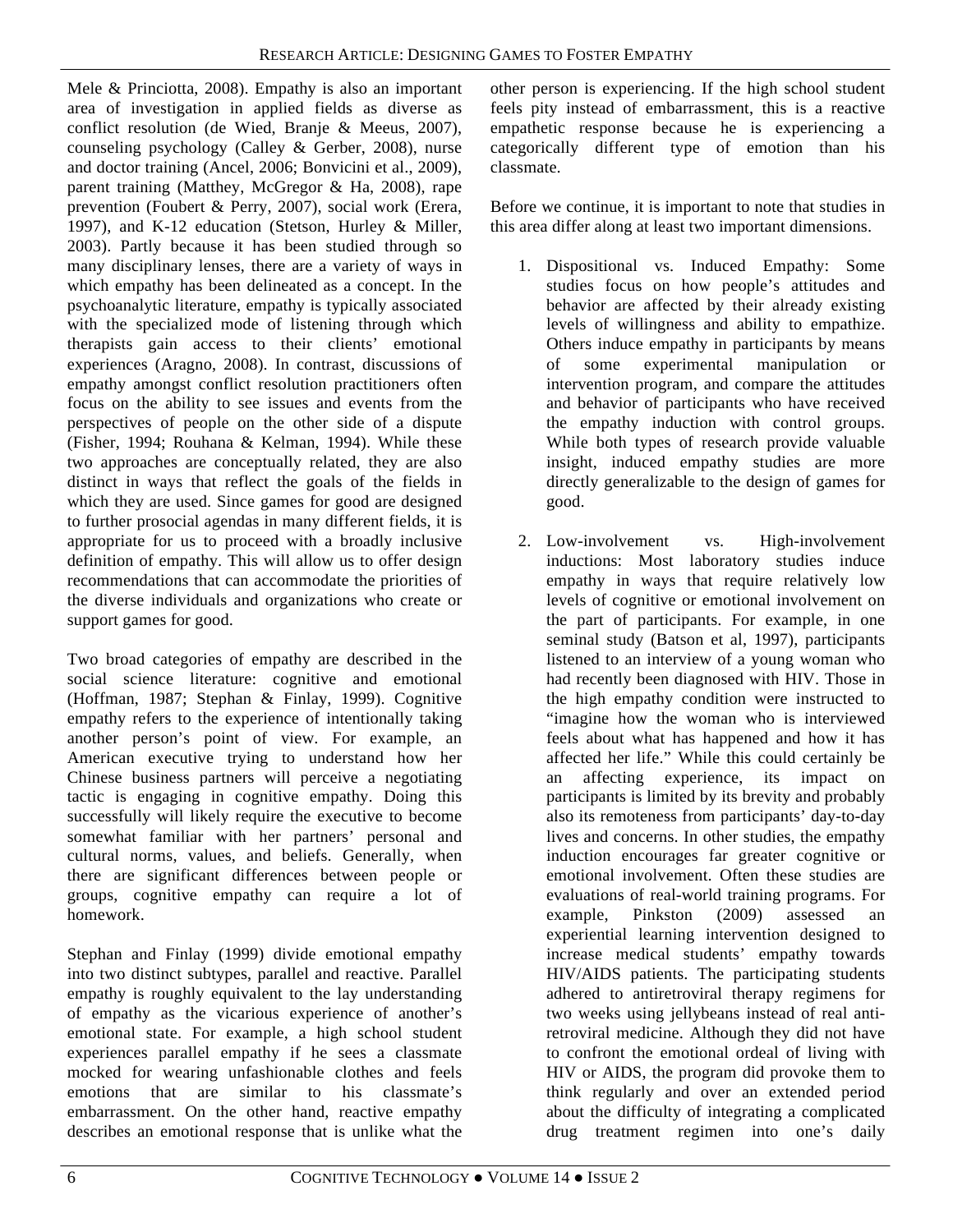activities. Involvement could have been increased further by pairing each student with an HIV-positive patient for periodic meetings. In the real world, both low and high involvement empathy inductions can have practically significant effects on people's attitudes and behaviors, but designers of games for good may find one or the other type of research more directly generalizable to their work. Specifically, the empathy inductions in "low-involvement studies" seem to closely correspond with short activist games that have no community-oriented features, whereas "high-involvement studies" are more equivalent to games that immerse players in an extended experience, particularly those that create relationships between players through some online multiplayer component.

The following discussion will include studies of both dispositional and induced empathy, as well as studies using low and high involvement inductions. Although one category of studies may be most relevant to any particular design project, research in all of these categories has made vital contributions to our understanding of empathy.

### *Empathy, Attitudes, and Behavior*

A consistent finding in the research literature is that empathy improves people's attitudes and behaviors towards other individuals or groups, while a lack of empathy is associated with more negative attitudes and behaviors. Oswald (1996) found that students experienced more empathetic concern when they were induced to attend to and discern either the thoughts or feelings of a prospective adult student. Students who were induced to empathize also volunteered more time to assist prospective students. Batson and his colleagues (Batson et al., 1997; Batson, Chang, Orr & Rowland, 2002) conducted several studies in which participants listened to interviews with members of various stigmatized groups. Participants are asked to either "take an objective perspective toward what is described" or "imagine how [the interview subject] feels about what has happened and how it has affected [his or her] life." They found that instructions to empathize resulted in more positive attitudes towards (and, in one case, more positive action on behalf of) people with HIV or AIDS, homeless people, hard drug addicts, and convicted murderers. When participants in one study were contacted two weeks after the empathy induction, their positive attitudes towards members of the stigmatized group had increased in strength.

In one case, however, Batson and his colleagues (1997) found that instructions to empathize actually worsened attitudes towards a stigmatized group. When women were asked to imagine the feelings of female interview subject who had contracted AIDS through unprotected sex, they expressed more negative attitudes towards women with AIDS than demographically similar participants who were not instructed to empathize. The experimenters argued that if some women participating in the study had previously engaged in unprotected sex, fears regarding their own risk of contracting HIV may have been activated by the interview. This might lead them to adopt negative attitudes as a way of distancing themselves from the interview subject whose life story had become associated with a threat to their well-being.

Dispositional empathy has been associated with a host of positive behaviors, including boys coming to the defense of victims of bullying (Caravita, Di Blasio & Salmivalli, 2008), college students providing assistance to emotionally troubled peers (Mueller, 2002), student helpfulness (Litvack-Miller, McDougall & Romney, 1997), and constructive and non-aggressive responses to conflict (Richardson, D., Hammock, G., Smith, S., Gardner, W. & Signo, M., 1994; de Wied, Branje & Meeus, 2007). Conversely, the research literature implicates a lack of dispositional empathy in many negative behaviors, including child abuse (Moor & Silvern, 2006), sexual aggression (Wheeler, George & Dahl, 2002), and alcohol-related aggression (Giancola, 2003).

The positive effects of empathy go beyond improving attitudes and motivating prosocial behavior toward humans. Berenguer (2007) tested the hypothesis that inducing both cognitive and emotional empathy towards animals and plants could increase people's proenvironmental behaviors. Participants in the high empathy condition recommended that a greater proportion of the university's outreach funds be allocated to environmental causes (thus also advocating a reduction in support to other community initiatives). They also displayed stronger feelings of moral obligation to help animals, plants, and nature as a whole.

A cursory review of the research literature might suggest an almost automatic relationship between empathy and prosocial behavior, but Sutton (1999) provides a fascinating overview of theory and research challenging this assumption. Researchers in developmental psychology have found that some bullies have superior perspective-taking abilities (Waterman, Sobesky, Silvern, Aoki & McCauley, 1981). Sutton argues that this allows them to more effectively manipulate their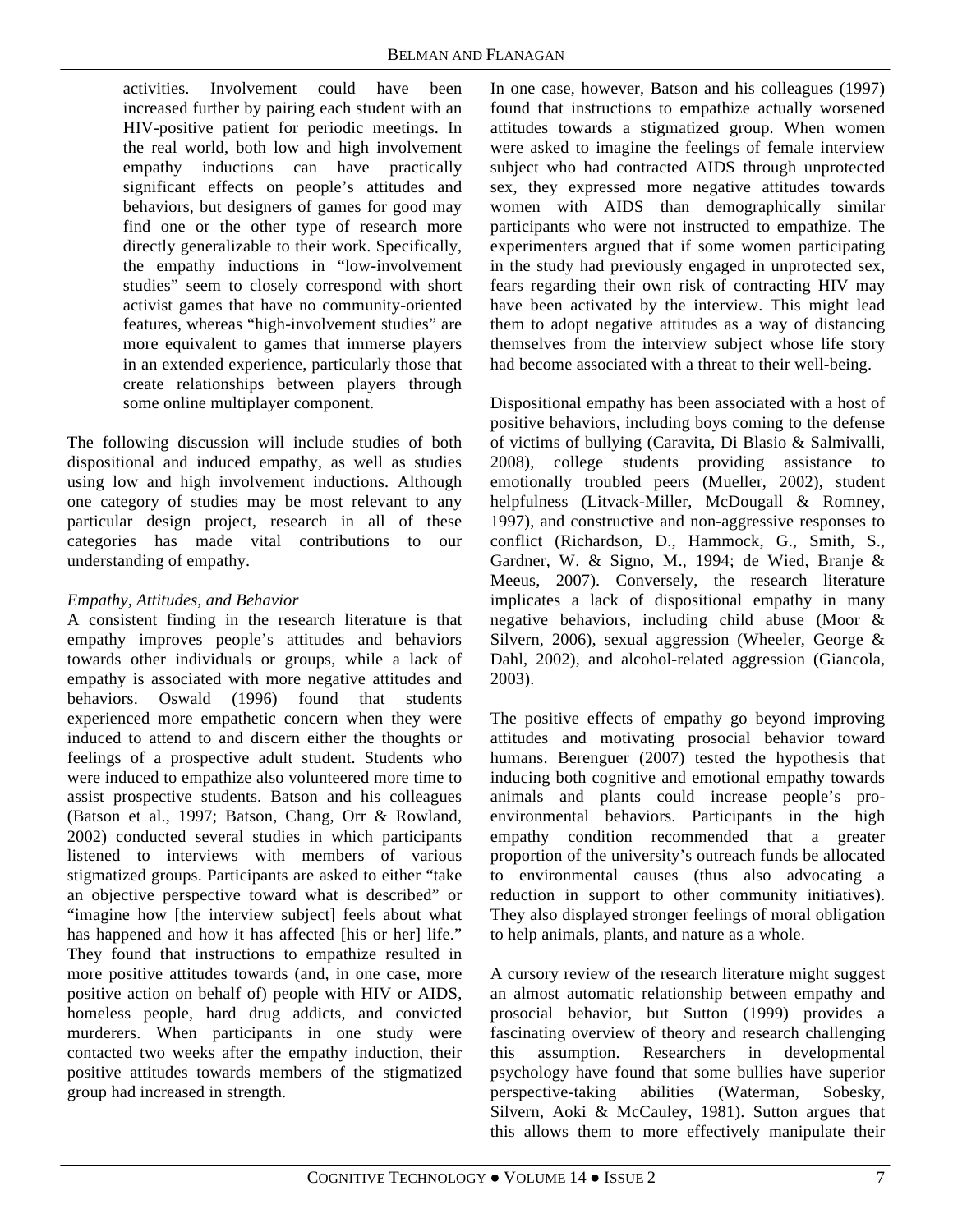peers and harass them in ways that maximize psychological impact. He eloquently describes the paradox of the cognitively empathetic bully as follows: "A single bully and his/her chosen victim often appear to have a bizarre dyadic relationship, in which there may be more consideration of mind than is immediately evident in the bully's behavior … [The bully] may understand emotions but not share them" (Sutton, 1999, p.121). It is plausible that bullies with high perspective-taking ability are pathologically disinclined to feel emotional empathy towards their victims, and therefore represent a special case not easily generalizable to the wider population. Still, designers of games for good should consider the possibility that cognitive empathy may not, in and of itself, generate desired attitudes or behaviors unless emotional empathy is also activated through some mechanism.

### *Empathy, Prejudice and Stereotypes*

People have little inclination to thoughtfully consider the perspectives and experiences of groups towards whom they are prejudiced (Stephan & Finlay, 1999). In other words, they are averse to engaging in cognitive empathy with the targets of their prejudice. In such cases, their perceptions may be shaped primarily by stereotypes. When these stereotypes are negative, they create a selfreinforcing feedback loop: "I dislike group X because they are all dishonest (the stereotype contributes to prejudice). Because I dislike group X, I am not particularly interested in the way they see things (the prejudice discourages empathy, which increases reliance on stereotypes. This in turn reinforces the original prejudice)." This model of how prejudice perpetuates itself is admittedly basic in that it leaves out a host of mediating variables that have been identified as significant in the research literature. Still, it provides a basis for exploring a question that is directly relevant to interventions intended to reduce prejudice. Will inducing empathy render people more willing and able to seek out and accept counterstereotypic information about the groups toward whom they are prejudiced?

Bigler (1999) has written a thorough review of programs designed to counter racism in children over the past forty years. Typically, these programs are strongly oriented towards challenging or offering alternatives to existing stereotypes, with very little or no direct emphasis on inducing empathy in participants. Assessment reveals that these programs have by and large been ineffective, either producing no significant differences between pre and post-intervention measures of attitudes, or yielding effects that are weak or evanescent (Bigler, 1999). A plausible explanation for the failure of these programs is that they do not address the cognitive rationale for why

people hold and maintain stereotypes. Stereotypes are a cognitively efficient mechanism for supplying actionable information about the world around us (Macrae, Milne, and Bodenhausen, 1994). For example, it would take a great deal of cognitive effort to evaluate the honesty of every member of group X who I meet in my daily life; however, my stereotype tells me that people belonging to group X are dishonest, and thus obviates the need to judge each member on his or her actual character. A prejudice-reduction program convincing me to abandon my labor-saving stereotypes would have to provide sufficiently strong motivation to do so.

Cognitive empathy could conceivably supply such motivation in prejudice reduction programs. Stephan and Finlay (1999) hypothesize that people who participate in cognitive perspective-taking exercises may come to believe that there are fewer differences between themselves and the targets of their prejudice than they had previously taken for granted. Once a fundamental similarity between groups is accepted it may become difficult or even uncomfortable to think about the outgroup in the unflattering terms dictated by negative stereotypes. Facilitating a perceived similarity between groups may be one of the most powerful mechanisms through which empathy reduces prejudice. A multitude of studies have found that we like people who we consider to be similar to ourselves (Terman & Buttenwieser, 1935; Berscheid, Dion, & Walster, 1971; LaPrelle, Hoyle, Insko & Blumenthal, 1990).

Emotional empathy may also serve as a catalyst in prejudice reduction. When one experiences a visceral empathetic response to another group's plight, this may transform the "emotional lens" through which one views the other group. Emotions commonly associated with empathy, such as concern or indignation, could disincline people to dismiss the outgroup's suffering as a justified result of their supposed negative characteristics. For example, I may become somewhat uneasy with my longheld belief that members of group X are discriminated against in hiring situations because prospective employers know they are all dishonest. Once my stereotypes no longer provide me with a personally satisfying way of viewing group X and their collective experience, I will be more open to discarding them because their utility as a "cognitive shortcut" is compromised.

#### *Interventions in which Fostering Empathy is a Core Method or Goal*

Although empathy may be a neglected focus in prejudice reduction programs, it is frequently a core method or goal in interventions designed to change attitudes in a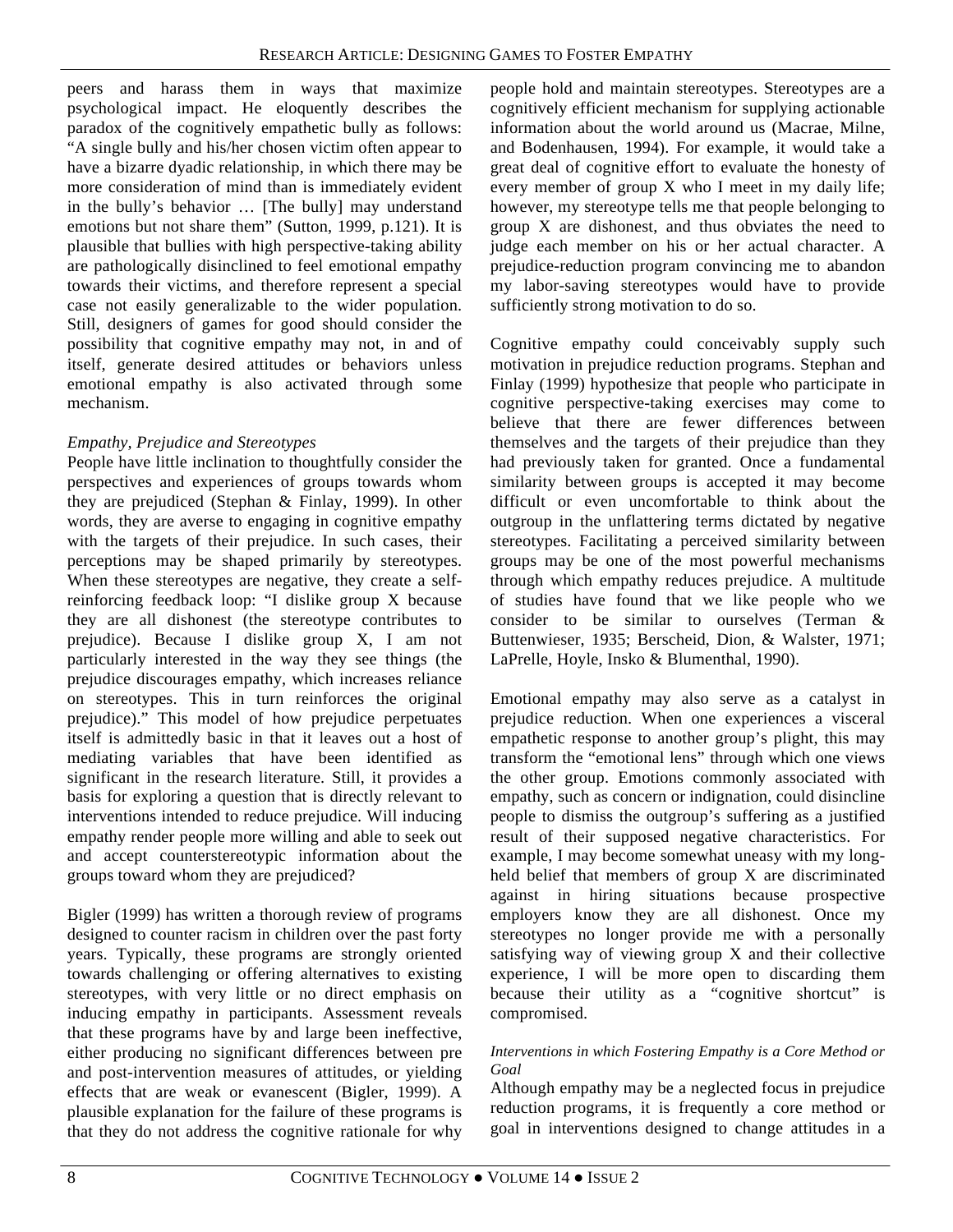variety of domains. Foubert and Perry (2007) describe an empathy-based rape prevention program designed for fraternity members and male student athletes. Participants were particularly affected by part of the program in which they viewed a videotape describing the rape of a male police officer by two other males. Their feedback indicates that they were induced to empathize with victims of rape to an extent they hadn't been able to prior to viewing the video. One participant related how while watching the video he felt "frozen like they said young women are in those situations," a remarkable statement of parallel empathy indeed (Foubert & Perry, 2007, p.76)!

Although the program gave participants a jarring experience of emotional empathy, cognitive empathy played a vital role as well. Participants were trained to provide effective emotional support for survivors of sexual assault, and for some at least, seeing the situation from the victim's perspective was an integral part of this. One participant described how after the program, he comforted a female friend who had been raped, and was actively "[trying] to imagine how horrible it must have been for her (Foubert & Perry, 2007, p.80)."

In a five month follow-up survey, a strong majority of participants reported lasting changes in attitudes and behaviors, with some providing concrete examples of how their behavior had been influenced by the program, including confronting peers who told rape jokes, and, in several cases, helping a sexual assault survivor. The program seems to have produced a shift in participants' self-concepts, specifically in regards to how they viewed themselves in relation to rape. Whereas before they had viewed rape as a rare occurrence not directly relevant to their own lives, afterwards they came to value their new roles as awareness raisers in their own communities, and providers of emotional support to victims (Foubert & Perry, 2007).

Eliciting empathy is frequently also a prioritized goal in conflict resolution programs. Kelman (2005) discusses the role empathy plays in "interactive problem solving workshops," which are programs designed to facilitate dialogue between politically influential Palestinians and Israelis, and jointly conceive solutions to the regional conflict:

> [Participants] are encouraged to deal with the conflict analytically rather than polemically – to explore the ways in which their interaction leads to escalation and perpetuation of the conflict, instead of assigning blame to the other side while justifying their own. This analytic discussion

helps the parties penetrate each other's perspective and understand each other's needs, fears, concerns, priorities, and constraints. Once both sets of concerns are on the table and have been understood and acknowledged, participants are asked to engage in a non-adversarial process of joint-thinking, treating the conflict as a shared problem that requires joint effort to find a mutually satisfying conclusion (Kelman, 2005, p. 642).

Kelman's workshops use cognitive empathy to encourage (at least a temporary) shift in participants' self-concepts. Outside the workshops, they may be committed to defending their "side" in the conflict, and therefore reluctant to allow for the validity of or make concessions to the opposite position. This kind of defensive posture is antithetical to conflict resolution (Rouhana & Kelman, 1994). The workshops create an environment in which the ability and willingness to understand the other side's perspective is valued as a prerequisite to successful problem solving.

# **DESIGN PRINCIPLES**

In the following sections, we propose a set of principles for the design of games to foster empathy. They are derived from the literature reviewed in this paper, and we plan to assess their efficacy as we use them to guide future design projects.

The creative and open-ended nature of game design necessitates that these principles be applied heuristically. Designers will have to explore for themselves what each one implies for particular design decisions. We expect that each new application will inspire us to add new principles or refine the ones presented here. Thus, we see them as evolving rather than as a comprehensive set of guidelines.

*Principle 1: Players are likely to empathize only when they make an intentional effort to do so as the game begins. The game may explicitly ask players to empathize, or it may more subtly encourage them to take on a focused empathetic posture. However, without some kind of effective empathy induction at the outset, most people will play "unempathetically."* 

This principle is adapted from Stephan and Finlay's (1999) recommendations for creating empathy in intergroup relations programs. Designers may assume the content of their games is sufficiently affecting in and of itself to elicit empathy. However, the research of Batson and his colleagues (Batson et al., 1997; Batson, Chang, Orr & Rowland, 2002) suggests that this assumption is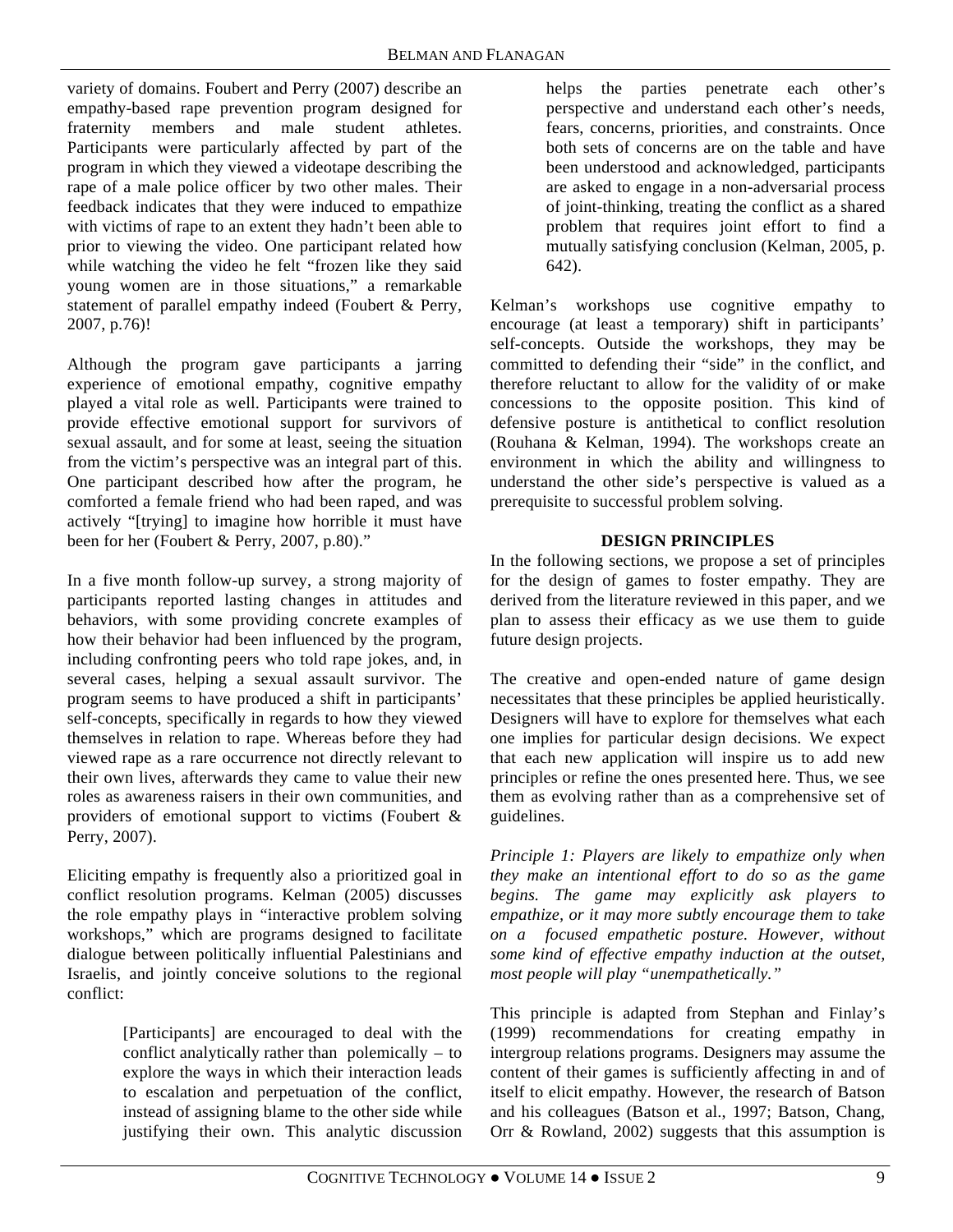unwarranted. Recall that in their experiments, participants demonstrated no attitude or behavior changes when they merely watched video interviews of drug addicts, homeless people, and members of other stigmatized groups (though, presumably, this was powerfully affecting content). However, if, prior to viewing, they were asked to make an intentional effort to empathize, then the videos did improve attitudes and inspire altruistic behavior. Correspondingly, games may be more likely to influence attitudes and behaviors when players are induced at the outset to make an intentional effort to empathize.

With reference to games and learning, Solomon (2009) describes a mode of playing he calls "mindful." Mindful players may be highly engaged in the moment-tomoment excitement of a game, but on a meta-level they also continuously reflect of what and how they can learn from the game. People do not normally play mindfully unless prompted by teachers, other learners, or in-game messages. We propose an analogous concept called "empathetic play." Empathetic players intentionally try to infer the thoughts and feelings of people or groups represented in the game (cognitive empathy), and/or they prepare themselves for an emotional response, for example by looking for similarities between themselves and characters in the game (emotional empathy). As with mindful play, we strongly suspect that people will not engage in empathetic play unless they are induced to do so.

"Unempathetic play" may have an effect that is far from what designers of games for good hope to encourage. Imagine a game that immerses players in the role of a refugee camp administrator, who must allocated resources and expand facilities to accommodate a growing population of dislocated people. If the game is skillfully designed, players may become absorbed in the moment-to-moment balancing of resources against needs and time against tasks. But absent an empathy induction, the play experience will probably be roughly equivalent to entertainment-focused simulation games like *SimCity* or *Railroad Tycoon*, which is to say that it will be a wellcrafted diversion that for most people is forgotten when the game ends.

*Principle 2: Give players specific recommendations about how their actions can address the issues represented in the game.* 

Although the link between empathy and helping behavior is well-established, there is little research directly addressing the question of how people feel or react when they are unable to help those with whom they empathize.

A popular theory is that empathy can be a painful experience in that it compels one to feel the suffering of another person (Schroeder, Penner, Dovidio & Piliavin, 1995). It follows that if one does not know how to help the other person, the pain caused by empathy will have no obvious remedy. Inducing empathy without providing a "way out" of empathetic pain through helping may have negative consequences. Specifically, people could guard themselves against feeling empathy in the future to avoid similarly unpleasant experiences.

In addition, desired behaviors can be modeled through game mechanics. For example, a game about assisting peers at risk for suicide might require players to notice symptoms of suicidal ideation in non-player characters (NPC's). It will often be important for such behaviors to be modeled accurately, which may be a daunting challenge. In this case, how could an NPC be designed so that symptoms like severe anxiety and impaired concentration are manifested to the player in a realistic way? In our experience with student designers, they often fall back on representations that are more iconic than realistic – for example, suicidal NPC's may be depicted as having thunderclouds hovering over their heads. While these kinds of iconic representations are often useful in game design (as when the player character's health is displayed as a red bar that shrinks when s/he takes damage), it should be decided on a caseby-case basis whether true-to-life representations are more appropriate given project goals.

*Principle 3: A short burst of emotional empathy works well if desired outcomes to not require significant shifts in how players' beliefs about themselves, the world, or themselves in relation to the world. But if these kinds of shifts are a design goal, the game should integrate both cognitive and emotional empathy.* 

Imagine you are contracted to create a game for an organization that assists American families living in poverty. The game's purpose is to convince players to donate money through the organization's website. In the game you design, the player character runs a shelter with limited resources. Early play-testers report feeling pity and concern (in other words, emotional empathy) for families who cannot be accommodated by the shelter. How successful will the game be in soliciting donations? This probably depends greatly on players' existing beliefs.

Consider how two players with different belief systems might respond to the game. The first player, Suyin, thinks of herself as a good person, and also believes that good people help others in need. Moreover, she thinks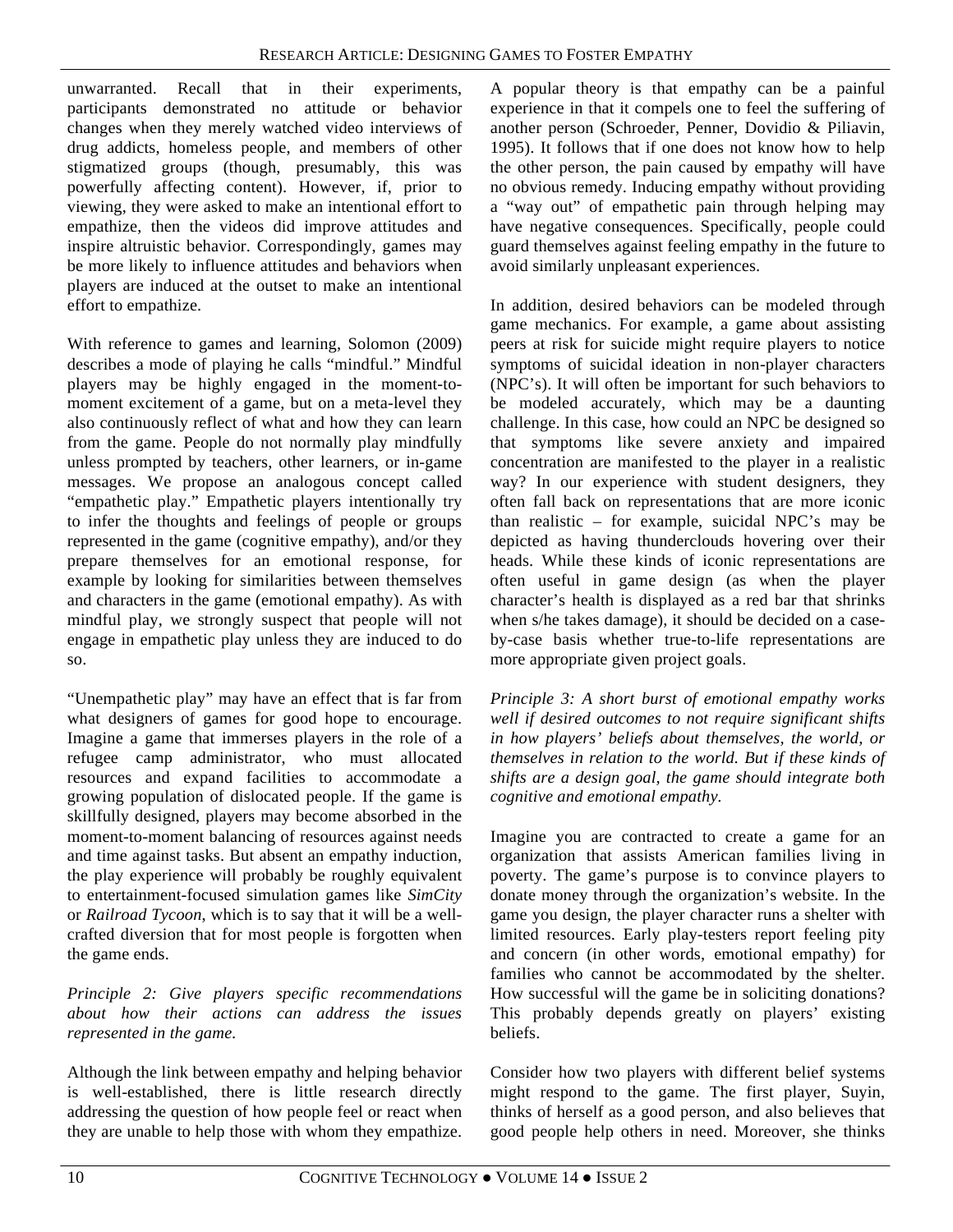there are many people in America who cannot afford necessities through no fault of their own, and that these people need help. Convincing Suyin to donate money should be relatively straightforward because this course of action is entirely consistent with her self-concept. In her case, the arousal of emotional empathy through the game activates her already existing beliefs about charity and poverty. Once these beliefs are activated, the act of donating reaffirms her self-concept in a pleasing way: She believes that good people help others in need, and donating gives her concrete evidence that she is a good person.

The second player, Marco, has a somewhat but not entirely different set of beliefs. While he also thinks of himself as a good person, and believes that good people help others in need, in his opinion America is a land of opportunity for anyone willing to work hard. People who are poor are simply too lazy to improve their situation, and "handouts" encourage their laziness. Marco may feel emotional empathy as strongly as Suyin – upon seeing families turned away from the shelter, he worries for their well-being and feels badly for the children. But donating to the organization would produce an uncomfortable incongruity between his actions and his beliefs. Since he believes poor people could improve their situation by applying themselves to finding and keeping steady work, giving them money would make him feel like a "patsy." It seems likely that in Marco's case the game would not produce the desired outcome.

In order to convince Marco to donate money for American families living in poverty, the game would probably have to change his beliefs about poverty. One approach would be to put players in the role of a parent who cannot afford to provide for the basic needs of his or her family. If Marco commits to engaging in cognitive empathy towards the player character, he would likely find that that the situation seems very different from the perspective of an impoverished parent than from his own. Assuming he accepts the accuracy of the game's portrayal, this creates psychological tension that may compel him to act differently than he would have prior to playing. Remember that Marco thinks of himself as a good person, and believes that good people help others in need. If he is open to the idea that poverty is a situation of genuine need rather than being the result of laziness, he may feel compelled to donate in order to maintain his image of himself as a good person.

Although cognitive empathy has the leading role here, emotional empathy can also play an important part. If Marco feels concern for characters in the game (reactive empathy), and/or has some vicarious experience of the family's hopelessness (parallel empathy), this could provide further motivation to consider and commit to changes to his beliefs and actions.

*Principle 4: Emphasize points of similarity between the player and people or groups with whom she is supposed to empathize, but beware of provoking defensive avoidance.* 

We noted before that cognitive empathy may encourage people to perceive others as more similar to themselves, and this in turn could produce positive attitude changes. This process may be facilitated when games highlight specific similarities between the player and people or groups depicted in the game. For example, a game depicting a close-knit family of undocumented Mexican immigrants to the United States might particularly resonate with players who value close family relationships. If I can relate to the immigrant family's values in one area, this may anchor a more holistic consideration and appreciation of their perspectives and experiences. In contrast, if the family's value system is portrayed in a way that makes it seem alien to my own, I may find it difficult to empathize even if I am willing to do so.

There is some danger that perceiving common ground between myself and an outgroup might provoke insensitivity to their plight as a defensive reaction. For example, if I belong to another immigrant group, I may resist identification with undocumented immigrants as a way of reaffirming my identity as a "real American." In such cases, the research literature provides few clues on how to induce empathy.

# **EXEMPLARY GAMES**

The activist design community has produced a number of games in which fostering empathy is either an explicit or implicit goal. In the following sections, we discuss several games that have met this design challenge in innovative and exemplary ways. In particular, we're interested in how their design features have anticipated the principles we've articulated in this paper.

To be clear, none of these games exemplify all of our design principles – indeed, there are no existing games that do. Yet each game we discuss here is a playable example of how one of the principles can be integrated into a larger design. While we try to provide detailed descriptions of the games, as always we strongly recommend that readers play them to fully appreciate what their designers have accomplished. Most are available for free online.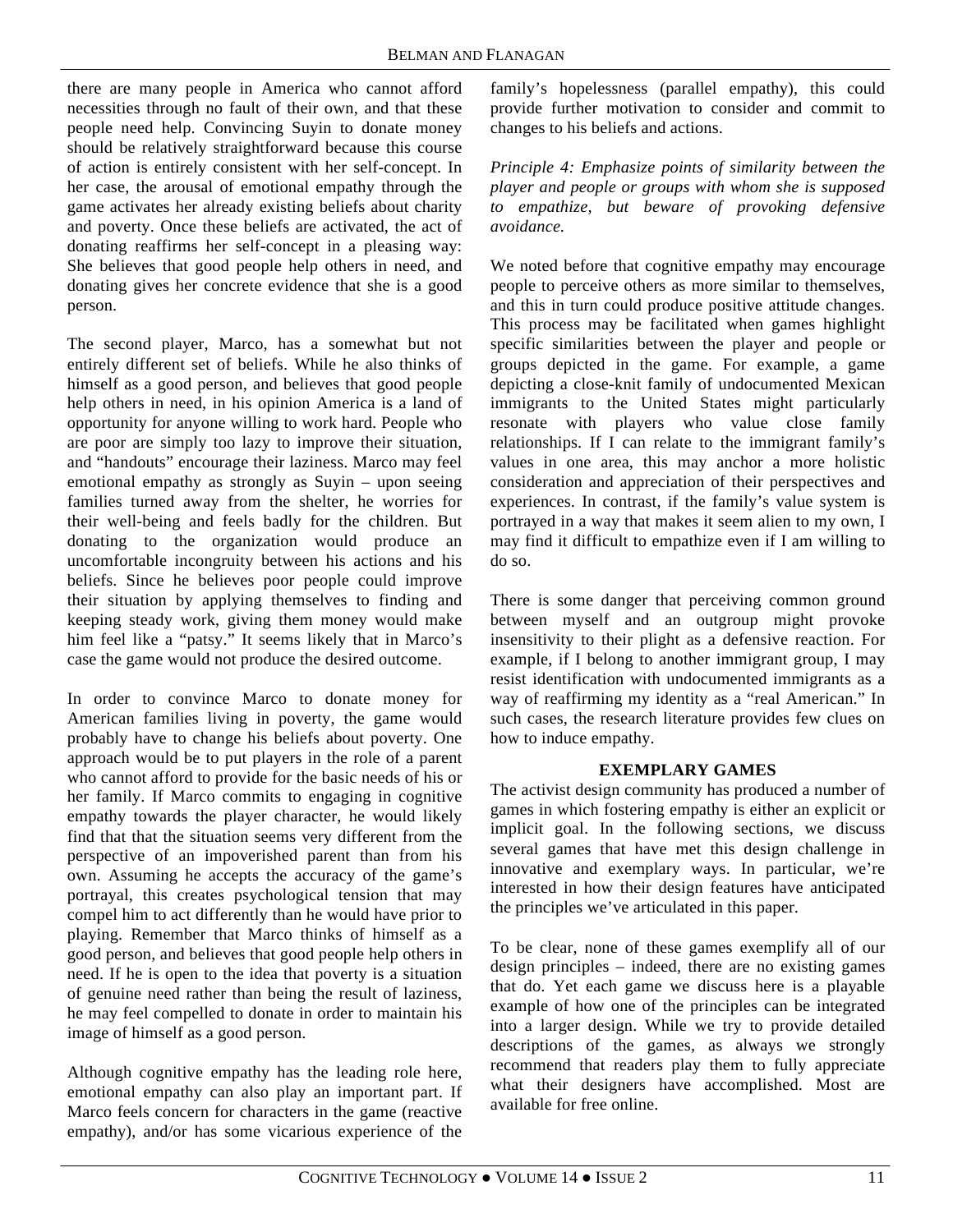#### *Exemplary Game: Peacemaker by ImpactGames*

In Peacemaker, the player inhabits the role of either the Israeli Prime Minister or Palestinian President during a particularly volatile period of the Palestinian-Israeli conflict. Whichever role the player chooses, the goal is to create conditions in which a "two-state solution" to the conflict becomes viable. There are a wide variety of actions to choose from, some hawkish, some conciliatory, some unilateral, and some that require cooperation with groups on the other side of the conflict.



*Figure 1.* **Screen shot from Peacemaker by ImpactGames** 

The game's message can be discerned by contrasting the types of actions that can be successfully used to reach the win state with those that lead to failure. Generally, a hawkish, unilateral foreign policy will exacerbate the conflict, while small conciliatory gestures will build trust between stakeholders on both sides. Small gestures set the stage for more significant peace-building policies which can eventually lead to lasting peace.

The game encourages empathy in several ways. The most obvious is that one can play from either side of the conflict, an especially interesting feature given how many people deeply identify with one side while feeling a strong antipathy towards the other. It is difficult to overstate how strongly a deeply charged political discourse will discourage people from considering the perspectives of their enemies. Especially in regards to the Israeli-Palestinian conflict, prevailing assumptions (on both sides) are that the other side acts as they do because they are in some way morally degenerate, and therefore efforts to appreciate or accommodate their perspective are foolish. Playing PeaceMaker (from the side with which one does not identify) forces one to at least temporarily put aside the notion that one's enemy acts out of sheer malevolence. For example, to successfully play as the Palestinian President, one has to explore the

nuances of his or her position. In other words, one has to engage in cognitive empathy. In particular, one discovers that stability and prosperity gives the Palestinian President the political capital to resist extremist militant groups who would otherwise greatly constrain his or her policy options.

Cognitive empathy is involved in gameplay in another way as well. To make progress in the game, players have to consider the perspectives of a variety of stakeholders, rather than only that of their own side. For example, while playing as the Israeli Prime Minister, players will face a violent revolt if their disapproval rating amongst Palestinians increases to a certain level. Reaching a win state from the Israeli side requires both understanding and accommodating the Palestinians enough to secure their cooperation on security policy. More generally, the game requires one to think carefully about the perspectives of a wide range of stakeholder groups, including extremists and moderates on both sides, the United States, and the European Union. Policy decisions that agitate a stakeholder group too much can potentially derail the peace process.

PeaceMaker incorporates real news photos and video footage from the conflict to punctuate gameplay at key points. Often these segments depict the conflict's effect on individual's lives, making it easier to empathize with Israelis and Palestinians on an emotional level. For the most part, the scenes depicted are disturbing – a Palestinian mother weeping over dead relatives, or a public bus in Israel destroyed by a terrorist attack. This provides a jarring emotional counterpoint to the more cognitively-oriented moment-to-moment strategy gameplay.

We consider PeaceMaker to be an excellent example of how our third principle can be implemented in game design. By masterfully intertwining elements that encourage both cognitive and emotional empathy, the game may effectively appeal to people who are usually attracted to more hawkish perspectives on the Palestinian-Israeli conflict.

#### *Exemplary Game: Hush by Jamie Antonisse and Devon Johnson*

Hush begins with a screen prompting us to take the perspective of the player character, who is a Rwandan Tutsi mother hiding in a shack with her baby during the genocide of 1994. Against a background of haunting music, this message appears: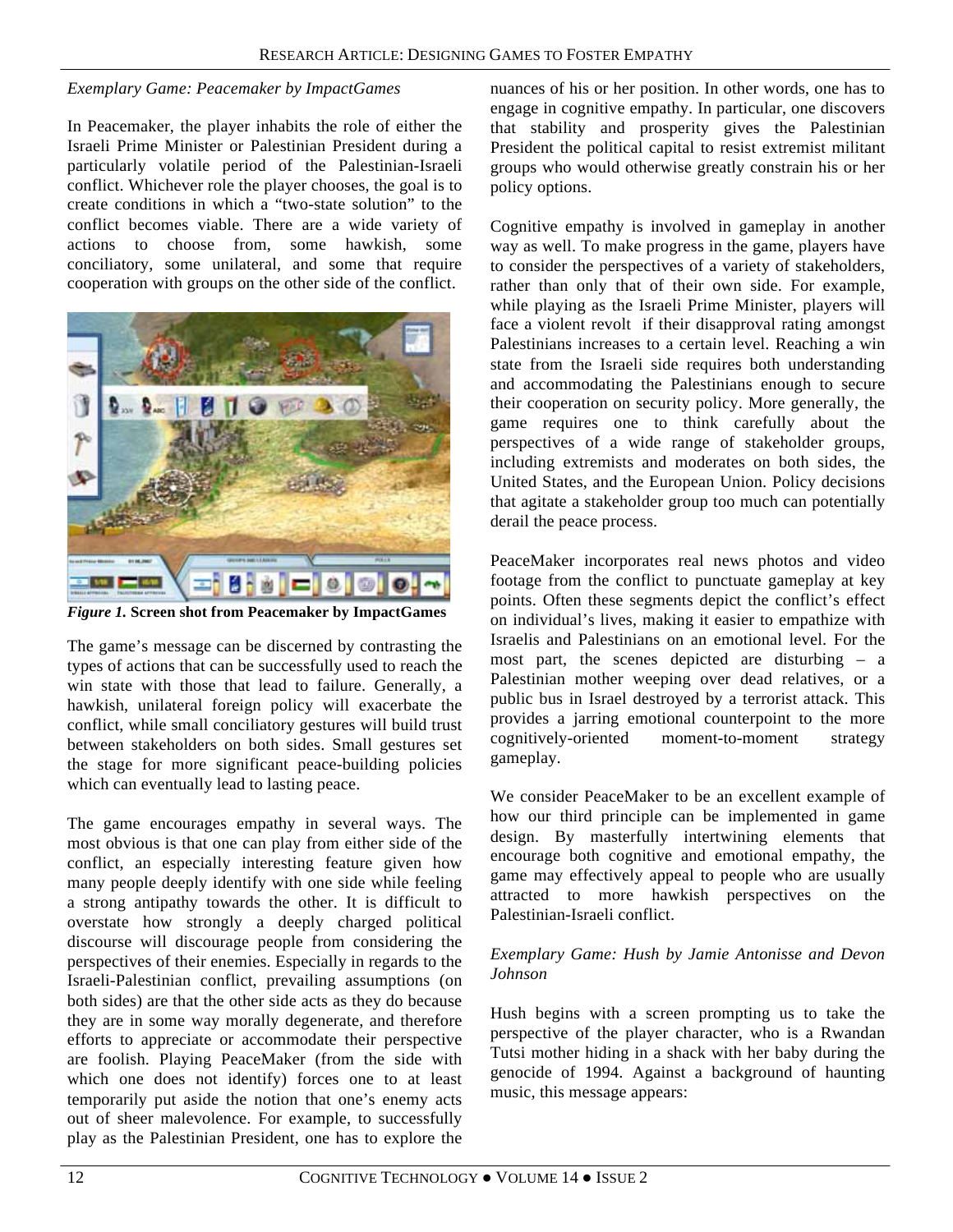Rwanda, 1994: The Hutu are coming, Liliane. Hide your child. If you falter in your lullaby, he will grow restless. The soldier will hear him, and he will come for you.



*Figure 2.* **Screen shot from Hush by Jamie Antonisse and Devon Johnson.** 

By addressing the player as "Liliane," the game encourages players to forego the emotional distance that usually separates them from what happens on screen. This can be regarded as a kind of empathy induction (as described in our first principle), in response to which we may be more likely to inhabit, explore, and identify with Liliane's experience. An interesting area for future research will be to investigate what kinds of inductions are most effective. For example, should inductions be relatively subtle (as in Hush), or more explicit (as in the experiments of Batson and his colleagues, where participants were explicitly instructed to imagine the thoughts and feelings of others).

Hush uses a singing mechanic to immerse the player in the role of the player character, a Rwandan Tutsi mother hiding with her baby in a shack during the genocide in 1994. The mother sings a lullaby to pacify her baby as soldiers pass by outside the window. If the lullaby falters, the baby begins to cry, and the soldiers may discover their hiding place.

The player "sings" the lullaby by typing it at the precise rhythm indicated by on-screen prompts. Players have reported that as they miss notes in the lullaby and the baby's cries grow louder and the soldiers come nearer, they feel an escalating sense of tension and dread.

Eliciting such powerful parallel empathy through a game is a rare accomplishment. In this case, it is probably in part achieved by the game's unusual interaction design. More than in most games, the player's actions closely

approximate what the player character is depicted as doing (typing a lullaby to a precise rhythm feels more like singing than, for example, pressing a button feels like shooting a gun or throwing a football). Gaming platforms that allow players to control onscreen action through body movements, such as Nintendo's Wii and Microsoft's Project Natal, are probably particularly wellsuited to this kind of interaction design.

# *Exemplary Game: Layoff by Tiltfactor*

Like Hush, Layoff is designed to elicit empathy in players towards characters in the game (and, like Hush, towards the real world people those characters represent). However, it is a very different kind of game than Hush, and elicits a very different kind of empathy.

Layoff is a mod of the casual game Bejeweled, in which players swap adjacent gems on a playing board to create horizontal or vertical sets of three or more identical gems. When sets are created, their component gems disappear from the board and are replaced by new gems falling from the top.

In Layoff, one plays as "corporate management," tasked with cutting jobs during the financial crisis. The playing board is like Bejeweled, except each tile represents a worker instead of a gem. When players match sets of three or more workers, they fall off the bottom end of the board into an "unemployment office." From management's perspective, the workers are interchangeable parts that can be swapped and terminated to save money. The game, however, is designed to challenge this perspective, to contend with the idea that a worker is only a "part." Each worker has a detailed personal biography that pops up when their tile is selected. For example:

> Jaime, 39, is a client relationship manager at a small outsourcing company. This is a new job in Boston, and Jaime likes it very much except for the climate. Jaime works from home on Fridays to ease financial pressure for childcare, but the manager is possibly going to cut all employees down to a 4-day workweek.

Notice that in Layoff, unlike Hush, a bond of empathy is created not between the player and player character (who in Layoff, represents management), but rather between the player and non-player characters (i.e., the workers who are being laid off). Layoff also evokes a different kind of empathy than Hush. Players probably don't feel anything approximating what a worker might feel when s/he loses his or her job (whereas in Hush, you do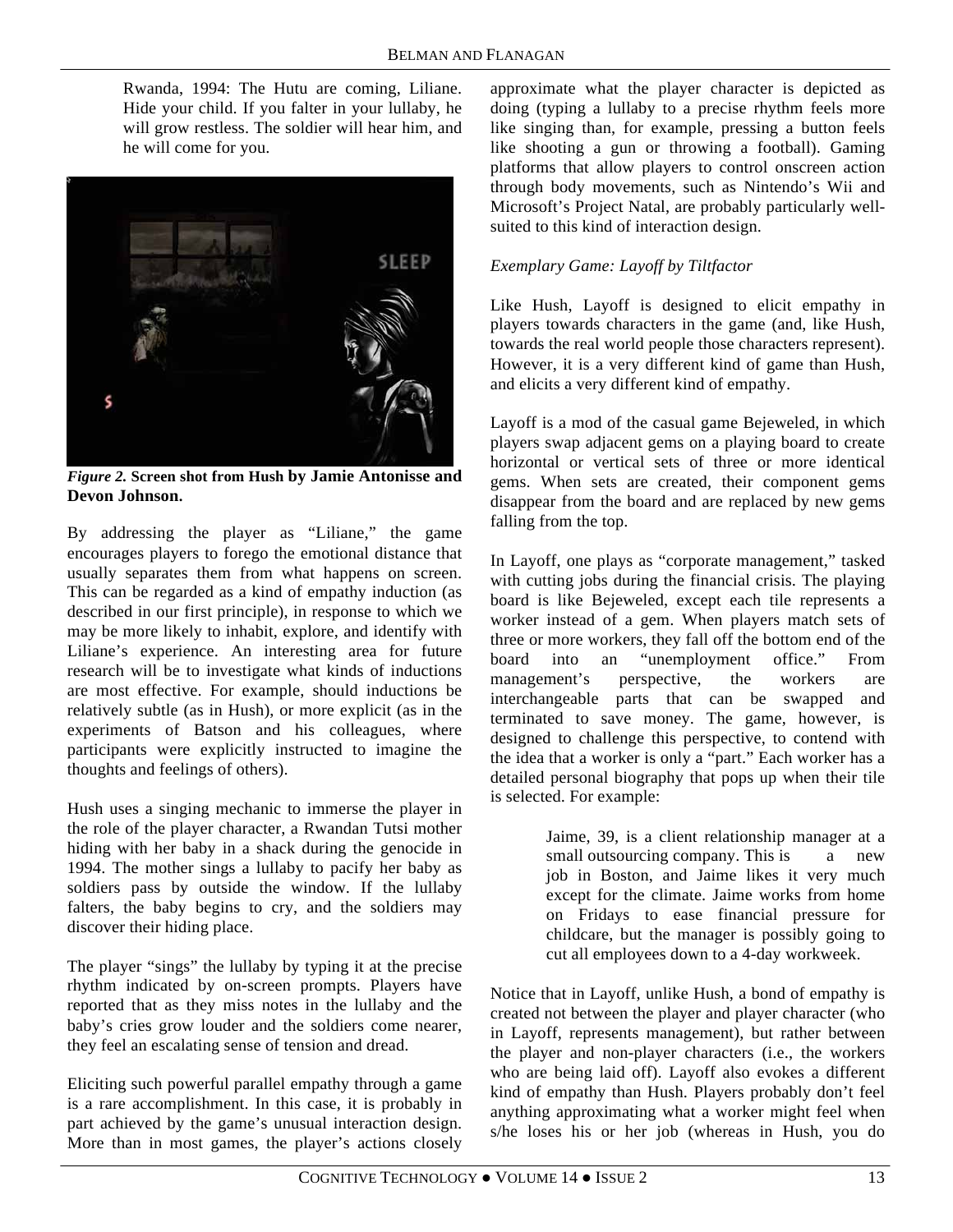experience the same broad class of emotions as the player character). But one might feel indignation at the callousness of management towards their workers, or sorrow for the plight of people who've lost their jobs in a bad economy. In other words, players feel reactive empathy.



*Figure 3***. Screen shot from Layoff by Tiltfactor Labs** 

The player experiences reactive empathy when s/he is forced to use information about workers' personal lives to decide whom to layoff. Should I fire Rae the single parent or Kas the depressed divorcee? Obviously, from a business perspective, workers' personal biographies provide little useful insight. But absent any other information, they encourage an emotional response to the human suffering created by the economic crisis.

This emotional response is likely facilitated if the game creates a perceived similarity between the player and the workers (see principle 4). This may happen when players notice some overlap between their own lives and the workers' biographies. Given the sheer amount of biographies in the game and their level of detail, it is likely that many players will find a worker with whom they share some hobby, career ambition, personal situation, or family crisis.

#### **CONCLUSION**

The focus of this paper has been translating researchbased knowledge about empathy into practical design principles. In future work, we plan to apply these principles in real design situations to test their efficacy. Our long-term goals are to explore how particular design features and strategies are associated with eliciting different kinds of empathy, and to better understand

whether and how "empathetic play" influences players' attitudes and behaviors.

More broadly, this line of investigation aims to highlight a sometimes neglected area in technology design. While most mainstream design methodologies include processes for optimizing usability from a cognitive perspective, many do not address the nuances of users' emotional responses to design features. While such considerations are likely relevant in many areas of technical design, they may be particularly essential in the design of games for good.

#### **REFERENCES**

- Ancel, G. (2006). Developing Empathy in Nurses: An Inservice Training Program. *Archives of Psychiatric Nursing*, 20(6), 249-257.
- Aragno, A. (2008). The language of empathy: An analysis of its constitution, development, and role in psychoanalytic listening. *Journal of the American Psychoanalytic Association*, 56(3), 713-740.
- Batson, D., Chang, J., Orr, R., & Rowland, J. (2002). Empathy, attitudes, and action: Can feeling for a member of a stigmatized group motivate one to help the group. *Personality and Social Psychology Bulletin*, 28(12), 1656-1666.
- Batson, D., Polycarpou, M., Harmon-Jones, E., Imhoff, H., Mitechener, E., Bednar, L., Klein, T. & Highberger, L. (1997). Empathy and attitudes: Can feeling for a member of a stigmatized group improve feelings toward the group? *Journal of Personality and Social Psychology*, 72(1), 105-118.
- Berenguer, J. (2007) The effect of empathy in proenvironmental attitudes and behaviors. *Environment and Behavior*, 39(2), 269-283.
- Berscheid, E., Dion, K., Walster, E., & Walster, G. (1971). Physical attractiveness and dating choice: A test of the matching hypothesis. *Journal of Experimental Social Psychology, 7*, 173–189.
- Bigler, R. (1999). The use of multicultural curricula and materials to counter racism in children. *Journal of Social Issues*, 55(4), 687-705.
- Bonvicini, K., Perlin, M., Bylund, C., Carrol, G., Rouse, R., & Goldstein, M. (2009). Impact of communication training on physician expression of empathy in patient encounters. *Patient Education and Counseling*, 75(1), 3- 10.
- Calley, N., & Gerber, S. (2008). Empathy-promoting counseling strategies for juvenile sex offenders: A developmental approach. *Journal of Addictions & Offender Counseling. Special Issue: Counseling clients who offend*, 28(2), 68-85.
- Caravita, S., Di Blasio, P. & Salmivalli, C. (2009). Unique and interactive effects of empathy and social status in bullying. *Social Development*, 18(1), 140-163.